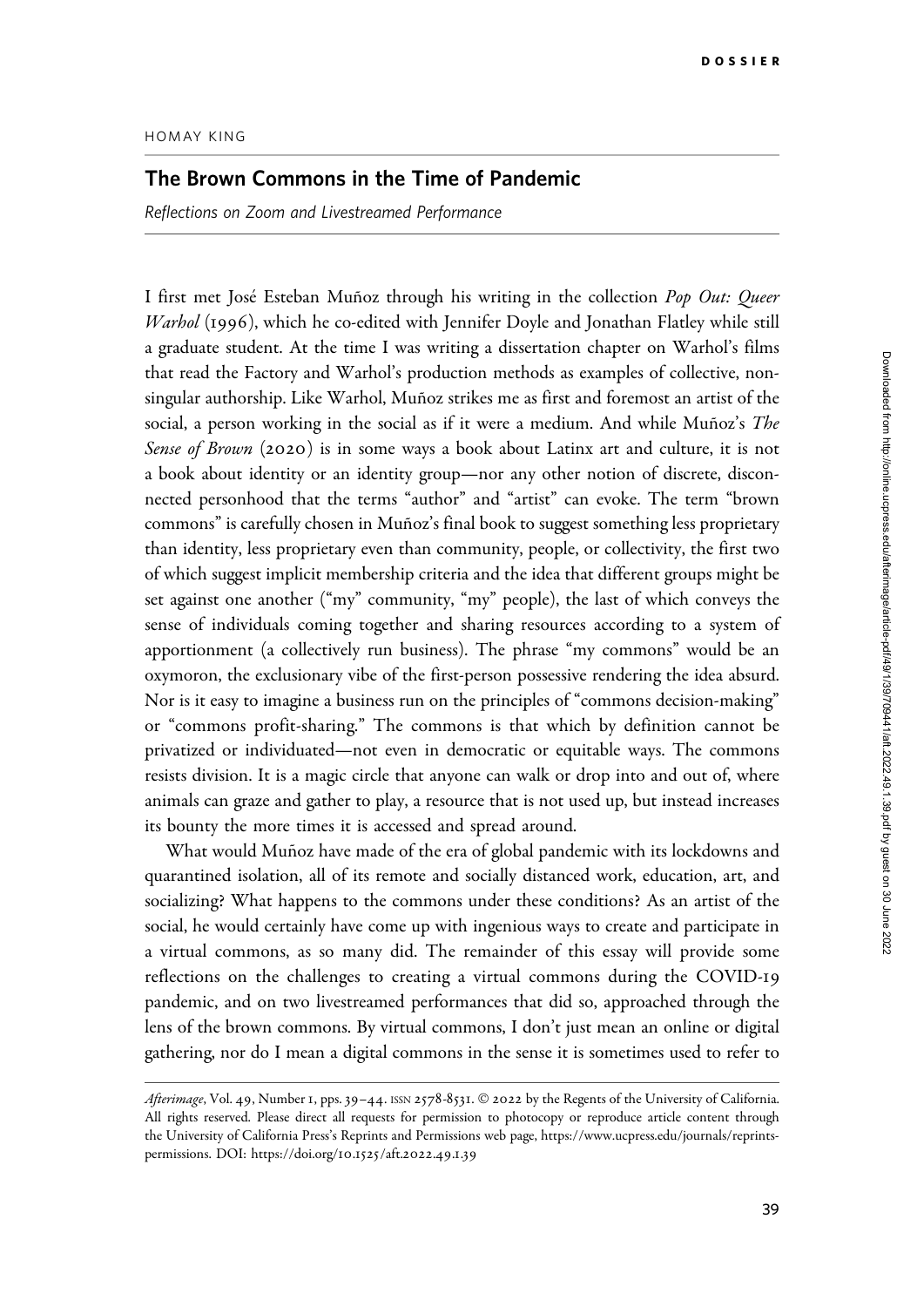an open-access repository of texts. I mean it in the expansive, Muñozian sense of "an impulse to move beyond singular subjectivity ... a being with, being alongside... the endeavor of knowing a brownness that is our commonality."<sup>1</sup>

One register in which Zoom and other teleconferencing platforms are notably depleted is the sensory: *sense* as in touch, smell, taste, and proprioceptivity, the sense of one's existence as a body in dimensional space and time. Zoom interaction is limited to the optical and the auditory, and these registers are in turn restricted along a linear, onedirectional axis. In Zoom there are no three-dimensional sensory cues to let one know where a given person is sitting in the room, to the left or the right. All audio emanates from the same speakers; the technology lacks binaural capacity. There is no peripheral vision; no periphery, just a grid. We cannot see much of what people are wearing, nor share a sense of the weather conditions that day (or even what time of day it is there in the other boxes), nor note the smell of chalk dust or ambient noise from outside a shared room. Indeed there is no room for ambient noise or even room tone on Zoom; it disrupts and requires muting. As a result, everything on Zoom appears to take place in a timeless vacuum, in the same grid formation. I suspect that this is one of the factors behind "pandemic fog" or difficulty concentrating and forming short-term memories. I remember events that take place in real time and space because of the Proustian details that stitch them into durational time: we met at such-and-such a restaurant, during a specific season and day of weather, we tasted specific flavors, I wore certain shoes, I walked on certain streets to meet you, and a given popular song played on the radio. All of these details coalesce together to create a durable memory image. My Zoom classes and events, by contrast, tended to blend together such that I couldn't remember whether a gathering had taken place in July or September, nor who exactly had been present and what we had discussed. I noticed that I and others began to tell the same stories over and over again, having forgotten whether we had already had that conversation with this person, given that all conversations looked and felt the same. Every meeting, every event, every conference, seminar, book party, and birthday celebration took place in the same location: my apartment.

One would think that livestreamed performance risked succumbing to the same forces of mnemonic erasure—that it would represent the triumph of the Apollonian theatrical mode that Friedrich Nietzsche decries in *The Birth of Tragedy* (first published in  $1866$ ).<sup>2</sup> In the Apollonian mode, or epic theater, the audience is physically and optically separated from the performers, at a distance both spatially and emotionally. In the Dionysian mode of tragic theater, by contrast, the performers, chorus, and spectators breathe together as one: they are co-"revelers."<sup>3</sup> The types of performance of which Muñoz writes in The Sense of Brown are Dionysian: excessive, exuberant, wet and muddy, a hungry "communion of empty mouths."<sup>4</sup> Streaming video performance, by contrast, could be

<sup>1.</sup> José Esteban Muñoz, The Sense of Brown, ed. Joshua Chambers-Letson and Tavia Nyong'o (Durham, NC: Duke University Press, 2020), 2.

<sup>2.</sup> Friedrich Nietzsche, The Birth of Tragedy and The Genealogy of Morals, trans. Francis Golffing (New York: Doubleday, 1956), 56–57.

<sup>3</sup>. Nietzsche, The Birth of Tragedy, 56.

<sup>4.</sup> Muñoz, The Sense of Brown, 98.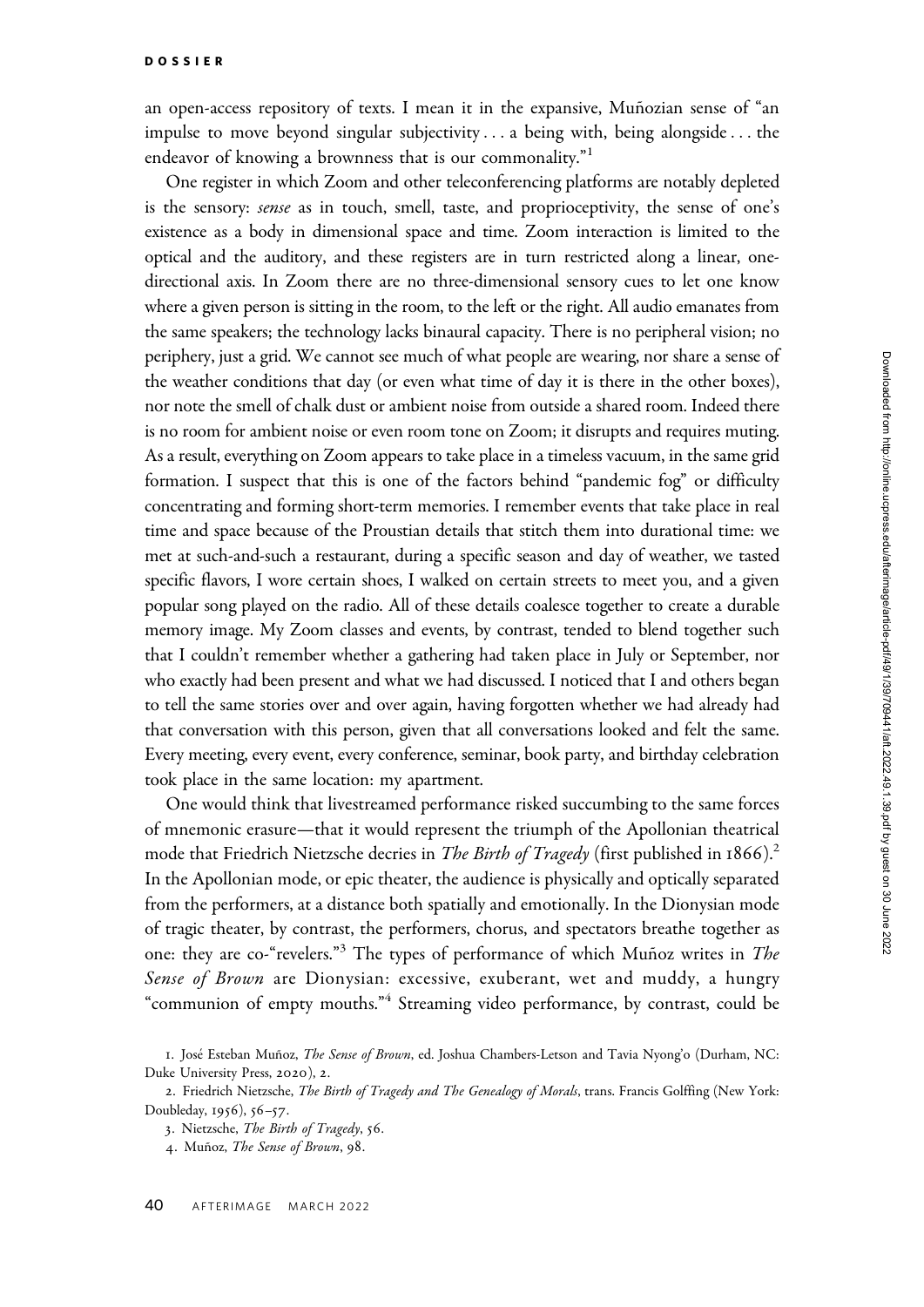

IMAGE 1. Screenshot of Werq the World: Live Stream, April 4, 2020, featuring Yvie Oddly.

said to take the Apollonian epic theater to the next level, widening the sterile remove between stage and gallery, making it more streamlined, more uni-directional, adding another layer of emotional distance, converting festival and ritual alike into dry, highly optical spectacles. In the pandemic era, the orchestra pit and floodlights separating spectators from performers would seem to become fully uncrossable, with the audience now scattered across unknown physical and temporal distances, "there" only as a number in a corner of the screen.

That said, some of my most memorable art encounters of 2020—the ones during which I most felt a "communion of empty mouths"—were livestreamed performances that I experienced on a computer. An early example was Werq the World: Live Stream on April 4, 2020, a fundraiser produced by Voss Events to benefit "local" drag performers affected by COVID-19 shutdowns, featuring internationally known drag performers who had gained fame as contestants on *RuPaul's Drag Race.<sup>5</sup>* The livestream format was vaguely reminiscent of old TV telethons, with hosts Bianca Del Rio and Lady Bunny appealing directly to the cameras for cash tips with a phone number to text donations to on a crawler at the bottom of the screen. They bantered with one another in split screen between variety show numbers, some of which had been pre-recorded. One of the most timely and memorable of these featured the lithe Yvie Oddly lip-synching to Rihanna's "Work" in her kitchen, only to be comically interrupted every few verses by a cartoonish version of the song "Happy Birthday," at which cue she would run over to the sink to furiously wash her hands (this song, as one was frequently reminded at that time, is the proper length for thorough hand-washing). For their part, Del Rio and Lady Bunny inadvertently put the lag into drag: a noticeable delay in the live feed created awkward

5. See Werq the World: Live Stream, [https://vossevents.com/werq-the-world-live-stream/werq-the-world-live](https://vossevents.com/werq-the-world-live-stream/werq-the-world-live-stream)[stream](https://vossevents.com/werq-the-world-live-stream/werq-the-world-live-stream).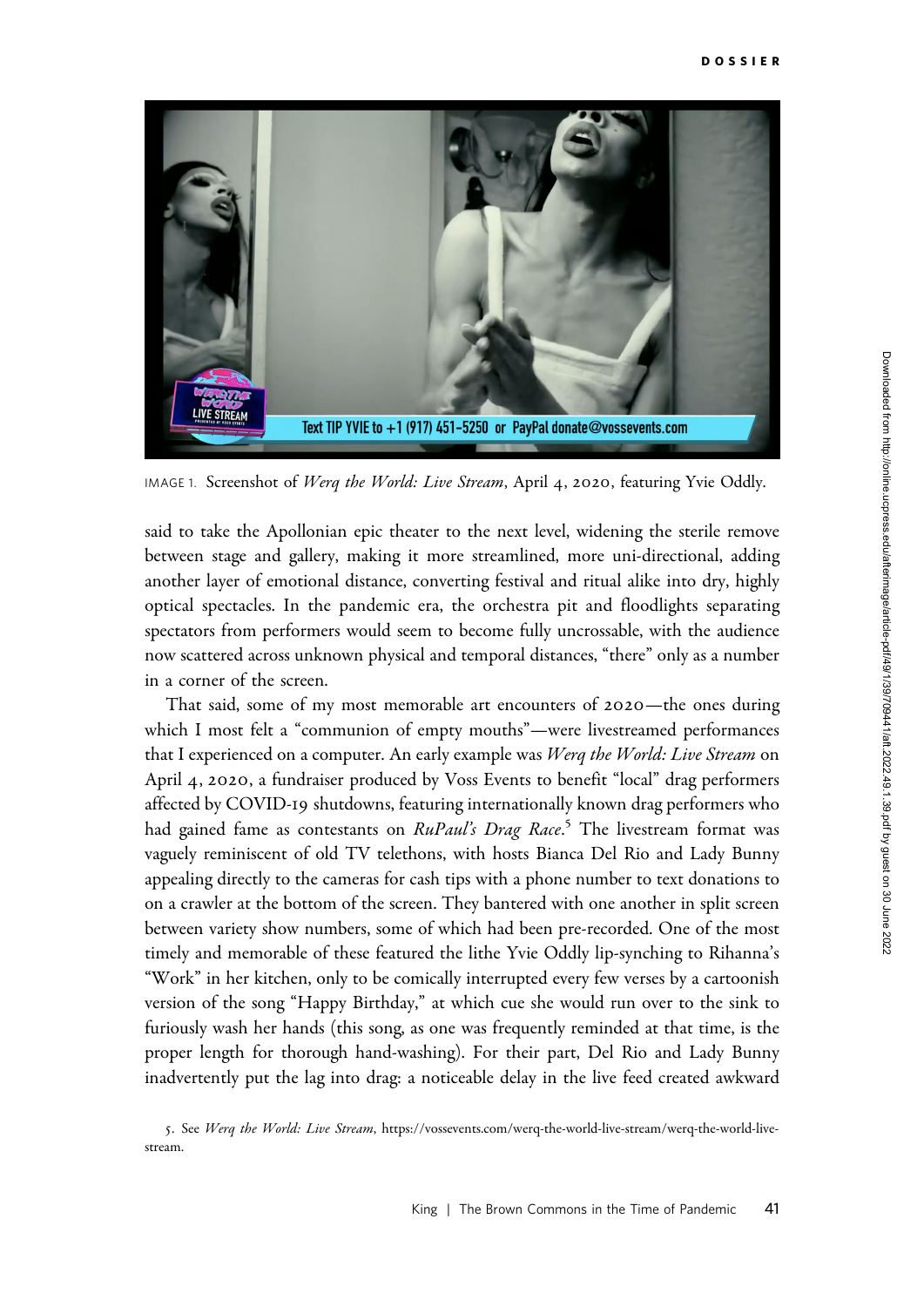pauses between the delivery of a punchline and the reaction of laughter, making it seem as if jokes had not landed. Due to the same lag, the hosts occasionally stepped on one another's bits. In light of the show's otherwise slick production values, the imperfections were what made it feel intimate and present tense. The call back to the old-fashioned format of live telethon fundraisers, as well as to television variety series like The Lawrence Welk Show, also contributed to the sense of being in the same space and time as the performers. Seeing the queens in this way, at home or in home-like spaces, fractured the glass screen wall and created a sense of being alone together and together in aloneness.

The Bearded Ladies Cabaret's Late Night Snacks: FEAST, a twelve-hour livestream performance hosted by John Jarboe and local artists and directed by Sally Ollove, was performed October 17 and 18, 2020. $^6$  A durational feat along the lines of Taylor Mac's  $A$ 24-Decade History of Popular Music, the cabaret "feastival" began with a curated set of performances from Paris, then proceeded around the world to livestreamed acts from London, Berlin, New York, Mexico City, Philadelphia, Seattle, New Zealand, and finally Australia, where it was already the next day. As Jarboe put it,

Cabaret is a different-strokes-for-different-folks kind of art form. It means very different things in different cultures, geographies and socio-political contexts. At its best, cabaret is a toolbox for clever resistance and subversion. It's also a marginalized artform practiced by marginalized artists—queerdos, misfits, artists who work in the liminal spaces among more established, resourced forms. By bringing artists from so many backgrounds together we are pooling our resources, getting better at resistance, finding joy, healing and at the same time building community among artists and audiences who may never have connected before.<sup>7</sup>

According to this definition, it would not be a stretch to call FEAST "brown" in the Muñozian sense, not simply because it featured queer BIPOC performers, but because it showcased art forms that "suffer and strive together ... [and] the commonality of their ability to flourish under duress and pressure."<sup>8</sup> As Muñoz puts it elsewhere in the book, FEAST was an example of "weird brilliance under duress."<sup>9</sup>

Le Gateau Chocolat, whose stage name participates in the art-as-food metaphor of Late Night Snacks, demonstrated another way in which the production was brown: its mixture of traditionally high and low art forms, the celestial and the refuse bin. For his number, the trained opera singer projected an improbably gorgeous baritone from a tiny bathroom in London, in drag. From Philadelphia, Daniel de Jesús, a queer Latinx classical cellist with a voice like an angelic Andy Bell, performed a cover of Robyn's "Dancing on My Own," the song taking on an added poignancy in the context of pandemic lockdown.

<sup>6.</sup> The Late Night Snacks: FEAST brochure and program are available here: [https://issuu.com/](https://issuu.com/beardedladiescabaret/docs/feastmenu) [beardedladiescabaret/docs/feastmenu.](https://issuu.com/beardedladiescabaret/docs/feastmenu)

<sup>7</sup>. Brandon Schultz, "Only In 2020: How To Catch An International Marathon Of Queer Cabaret From 11 Cities For Free Without Leaving Home," Forbes online, October 14, 2020, [www.forbes.com/sites/brandonschultz/](www.forbes.com/sites/brandonschultz/2020/10/14/only-in-2020-how-to-catch-an-international-marathon-of-queer-cabaret-from-11-cities-for-free-without-leaving-home/?sh=a4082523db5a) 2020/10/14/only-in-2020[-how-to-catch-an-international-marathon-of-queer-cabaret-from-](www.forbes.com/sites/brandonschultz/2020/10/14/only-in-2020-how-to-catch-an-international-marathon-of-queer-cabaret-from-11-cities-for-free-without-leaving-home/?sh=a4082523db5a)11-cities-for-free[without-leaving-home/?sh](www.forbes.com/sites/brandonschultz/2020/10/14/only-in-2020-how-to-catch-an-international-marathon-of-queer-cabaret-from-11-cities-for-free-without-leaving-home/?sh=a4082523db5a)=a[4082523](www.forbes.com/sites/brandonschultz/2020/10/14/only-in-2020-how-to-catch-an-international-marathon-of-queer-cabaret-from-11-cities-for-free-without-leaving-home/?sh=a4082523db5a)db5a.

<sup>8.</sup> Muñoz, The Sense of Brown, 2.

<sup>9.</sup> Muñoz, The Sense of Brown, 108.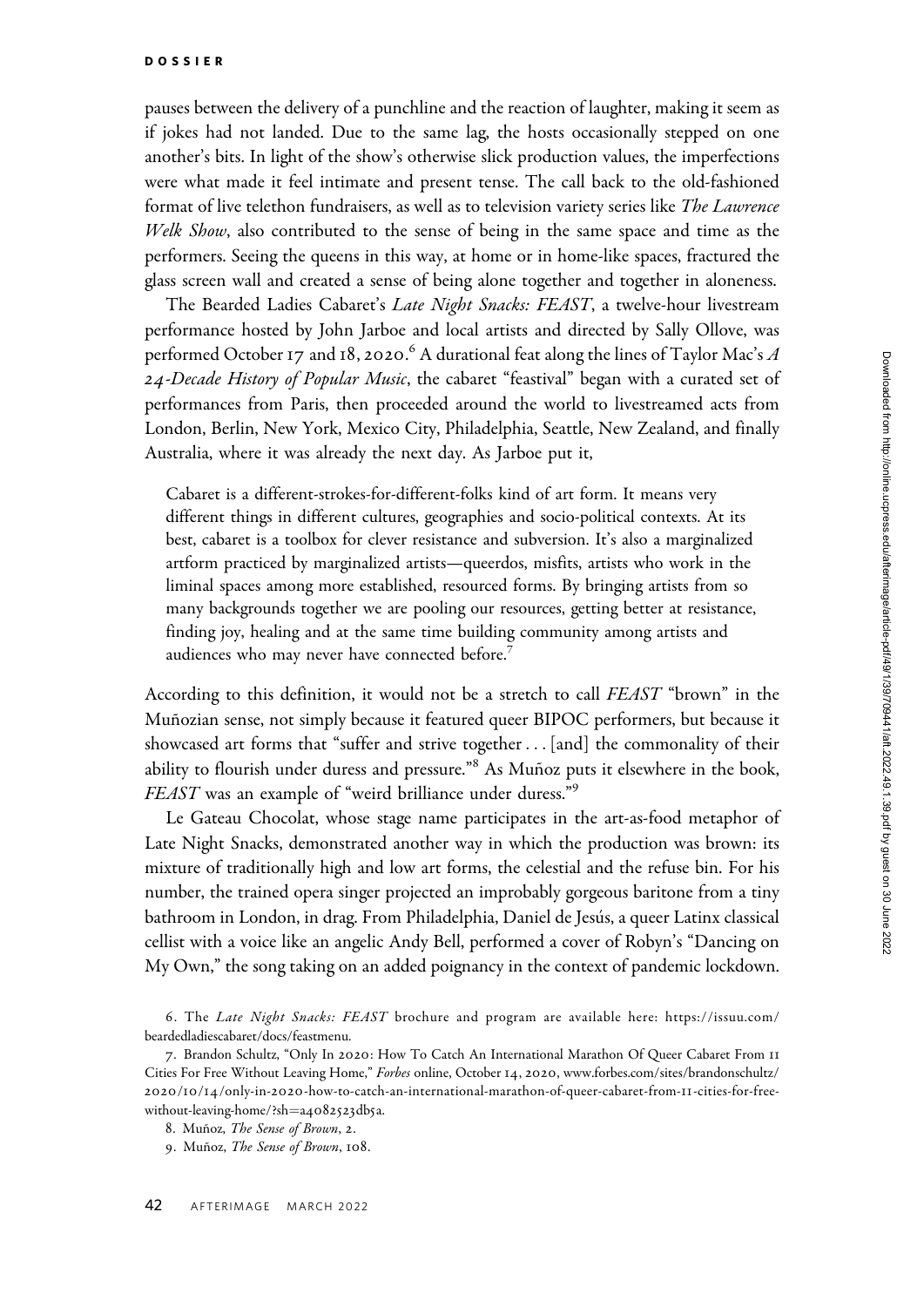

IMAGE 2. Screenshot of the Late Night Snacks: FEAST livestream, featuring Daniel de Jesús, October 17, 2020.

Meanwhile, from New York, Raven O revealed the surprisingly lascivious aspects of Jerry Lee Lewis's "Great Balls of Fire," which once exposed can't be unheard. Raven O performed the song from what looked like the narrow, dark hallway of a New York City loft-style apartment, with a strobe effect created by a manically waving flashlight. It was an extremely bare-bones mise-en-scène that nevertheless managed to convey a supremely eerie, bizarre, even supernatural sensation akin to a David Lynch dream sequence. These performances involve "brown reading" of their borrowed underlying materials, an attunement to a brownness that is there but concealed. In this way, they participate in the same gesture that Muñoz sees at work in Luis Alfaro's use of Petula Clark's "Downtown" as ironic elegy to an ideal that never existed: they are reperformances that uncover the brown stratum that was already there, hidden in plain sight or latent in compositions that could easily be mistaken for anodyne ones.<sup>10</sup>

Another aspect of the Bearded Ladies Cabaret's twelve-hour FEAST cabaret that merits attention is its long duration, which created a kind of temporal commons into which viewers could drop in and out, or attempt to remain present for the entire performance. Having attended Mac's 24-Decade History of Popular Music nearly in its entirety in its Philadelphia iteration in June 2018, I let the livestream run for the full duration in hopes of recreating a facsimile of that magic bubble-like experience. As with Mac, Jarboe as Jarbeaux occupied the "stage" of the hosting screen for nearly the entirety of the show, with several costume and set changes, providing transitions and handing off to the local hosts who introduced their cities' respective performers. The show was free to all, but those who donated at the \$35 level received a box in the mail containing party favors meant to allow viewers to simulate a nightlife experience at home (a candle, a shot glass, bubbles, condoms, a bag of microwave popcorn, a paper ticket, etc.). These tangible

<sup>10.</sup> Muñoz, The Sense of Brown, 61.